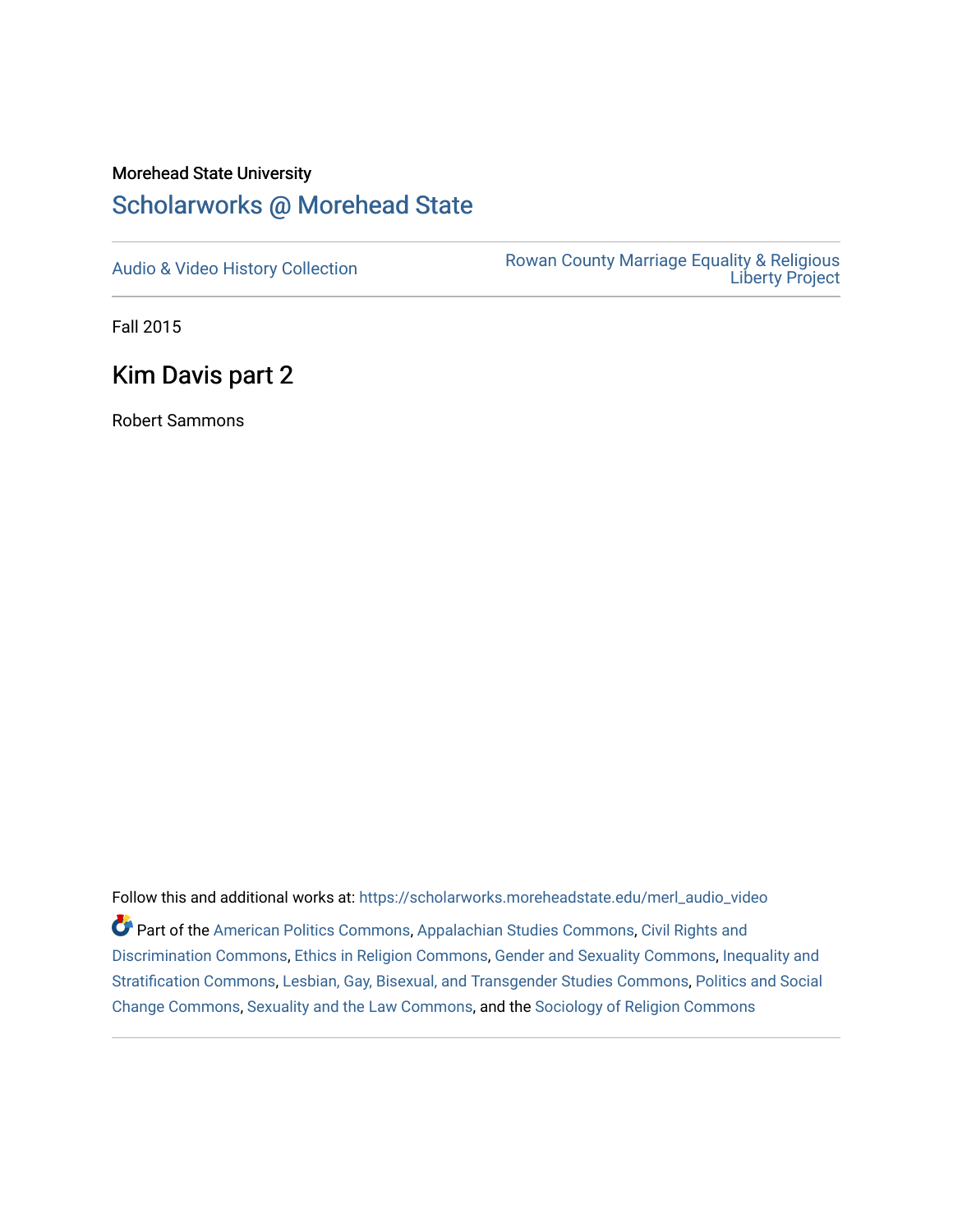#### **Kim Davis part 2**

Interviewer: After Judge Bunning said you have to issue marriage licenses, you continued to not issue them. You have already elaborated on this a little bit. Do you care to elaborate on it a little more?

Davis: Again, the whole adage was what could man do to me? He may put me in jail, which he did. But he could not take my immortal soul. For me God's Law trumps. If a man-made law goes against God's word, I think we as a Christian, I speak for myself, I as a Christian have an obligation to God's Law before I honor man's law. If they are out of sync with each other, you know, my God is my final judge. So, for me, what Judge Bunning was telling me to do, I knew I am not doing any of that. You know… I just… You know. You know, a lot of people--- my attorney says "So, what do you wanna do?" I mean, I know what I wanna do. I am not gonna issue them, and, they told me all what could happen and everything and I said listen, this is something that is not…. For me it was not… It was either black or white. There was no gray area at all for me to fall into. Because I think if you fall into the gray area, for me, you're known as a compromiser. I don't wanna a compromiser. I, you know if anything, no one remembers a compromiser. Someone will remember somebody that chose not to compromise themselves and stood up for what they believed. It's not that I wanna be remembered. That wasn't it at all. I want God to know that I was willing to do whatever I had to do to stand on His word and not compromise myself for an edict of the world. So, I knew, when he ordered that and I am thinking this not gonna be good for me, but it was okay.

Interviewer: So, after months of legal battles you were found in contempt of court and taken into custody. Did you expect that decision?

Davis: I sure did. The night before we went to court, I came home from work. It was late… My husband already had some coffee on and he poured me a cup of coffee, when I came through the door. And I told him, I said… I said, "Come over here. I need to talk to you." Of course, my husband's like 6'5''. So, I was looking up at him and I said that, I said, "I am probably going to jail tomorrow". I said, "I need to know you are gonna be okay." And I said, "I need to know we are on the same page." And he said, "I support you 110%, whatever," he said, "we got this". He said, "God's got this." And so, I said okay. I knew I was good and didn't have to worry about him. And that gave me a relief. I slept like a baby that night. Before we went to court, we met with my attorneys and then, we met an undisclosed location (laughs). And, before we went to court we all gathered hands and we prayed. And I told...yes, I have Godly attorneys… Godfearing attorneys...I said, guys and I said, "I probably am going to jail. I want you all to stay calm and it'll be okay." And so, we prayed God's will be done. That God will protect me and lead and guide them and give us Godly counsel and wisdom. I knew the judge when he walked in with that yellow tablet, already written on it. You know you can tell it was written on. Pages flared up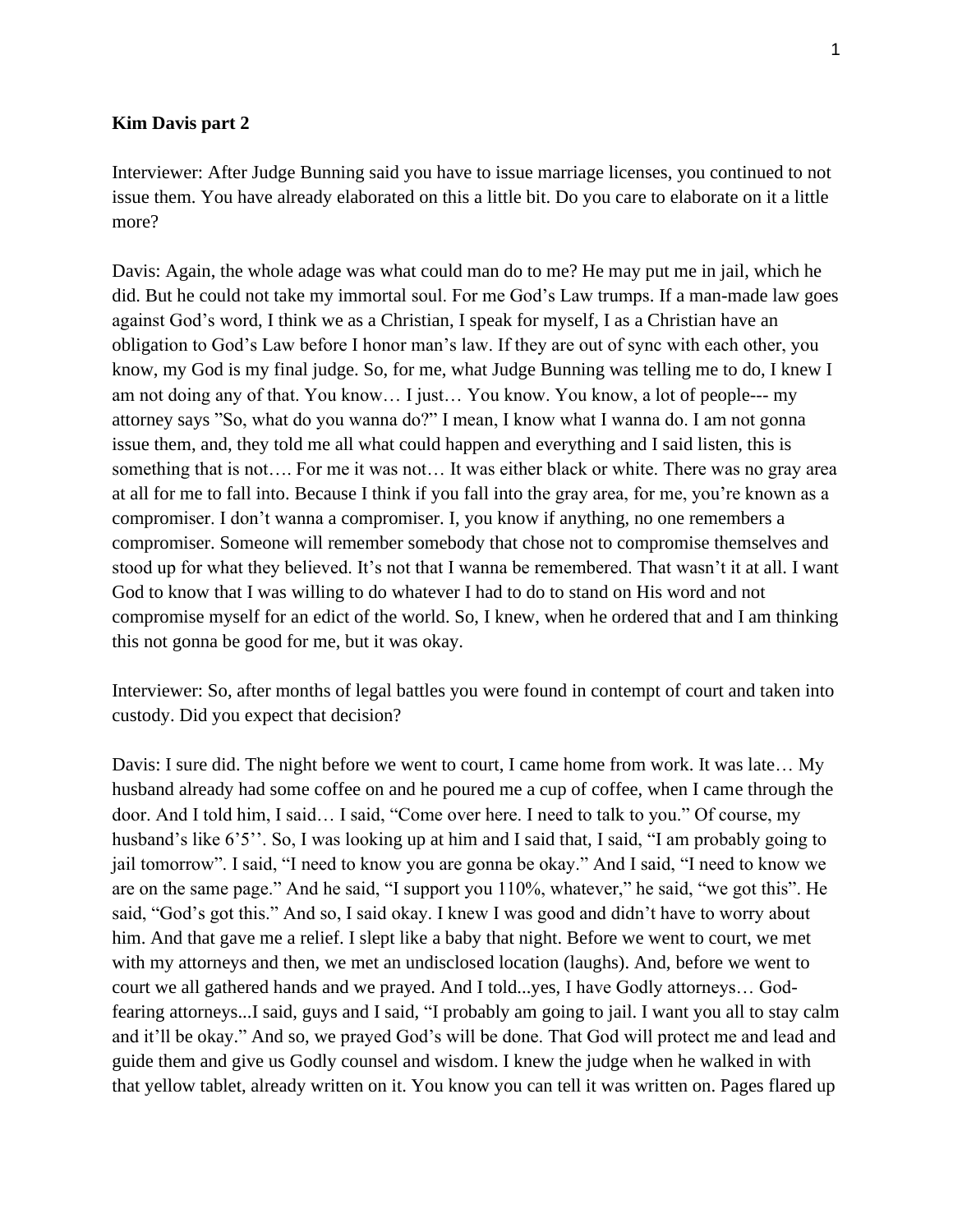and stuff. I knew when he was gonna sit down, that he had gotten it all done the night before. He didn't care that the state law still stated that it was against the law for a county clerk to issue license to a same-sex couple. He didn't care that I had a religious accommodation request. He didn't care that... anything. He had actually sent word that he wanted my deputies down there. He didn't subpoena them but he wanted them there. He wanted them to watch what he was gonna do to their boss. And so, this was his show. This was his pony and ride, you know. So, went... went through it all. He said, he knew he couldn't put sanctions on me because those would be paid like that. That wouldn't do anything. So, he said "I'm gonna remand you to custody." He already had the federal marshals there and he already had attorneys there for my deputies. My deputies were sitting behind me. And when he told me I was remanded into federal custody, I closed my eyes. I took a deep breath and kind of blew it out slow and thought, "Lord, you've got to be with me on this." And I stood up as the federal marshals were coming to me and I said, "Judge Bunning, thank you." I walked out with grace. I looked around to see whether I could see my husband or my son. I couldn't see them. Or, I can't remember. As soon as I got to the door I raised my hands. I started praising God and just thanking God because I knew that His will has been fulfilled through that order. I got into the cell, it was a holding cell, like everything, there was a metal bench of a couch. Had a back to it. They closed that big metal door. The marshals that took me in and said, "Ms. Davis, for what it's worth, we agree with you. We don't understand why you're in here." And I said, "it would be okay, guys. Thank you." And I hit my knees and buried my face on the cold, metal couch, that bench. And I started praying for my deputies, because I knew what was going to happen. He was going to force them and coerce them. That if they did not issue the license in my absence, they were gonna end up where I was. I prayed God would put a protective… a protective layer around them. Let the angels of protection come around. And you know, whatever their will was. I could not. I told my deputies, "Guys! You need to do what you need to do. I cannot lead you like a sheep to the slaughter." I said, "I won't. Because I love you all, I won't do that to you." But I said, "I am standing for what I believe. I said, it does not mean you have to do the same. Whatever it is you know; your jobs are secure and know that I love you." And, what they did not know if they hadn't, if they had been put in jail I would have paid them anyway. They wouldn't have lost their jobs. They would not have lost anything. But they were afraid. And they did not want to do it. But, they would do it, in lieu of losing their jobs or going to the jail. And all of them except for my son. My son said he wasn't gonna issue them. They weren't making him. He wasn't going to. You know, he was gonna go to jail too. And, so, that was a shock for my attorneys. They did not believe I was gonna be incarcerated. But let me tell you this, God is so good. When I got picked up, the man that came and picked me up. I was chained. Handcuffs, round the waist and down to my ankles and had shackles on my ankles. No, when I… came and picked me up. So, a man came and picked me up from the federal courthouse. I was picked up by a man and he covered those handcuffs and he said, "I don't want people to see you like this." He said, "Because there are people out there who are gonna try to get a picture of you like this." And, I told him, "I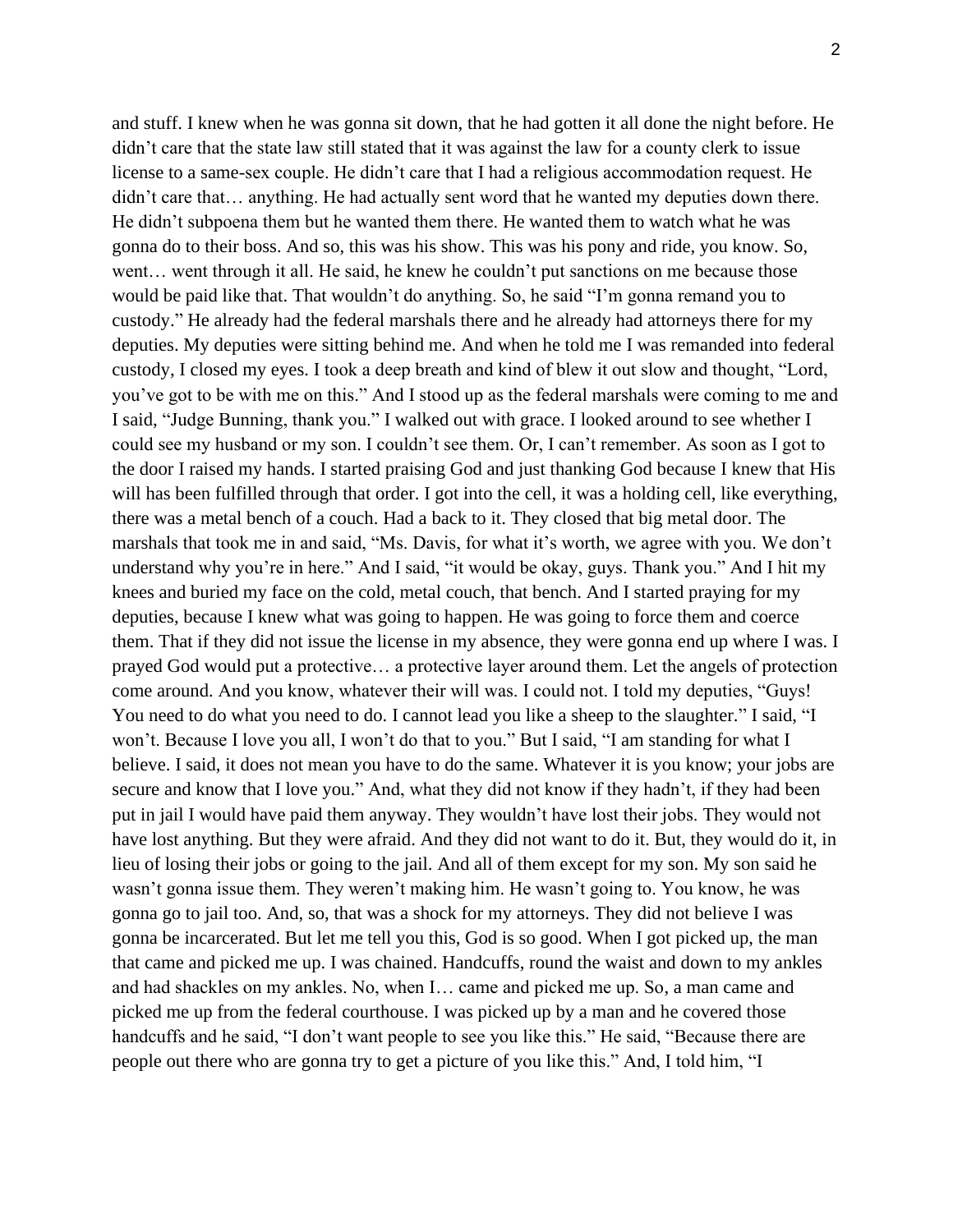appreciate that." Then he got his shirt, wrapped it all up. They never do that. They never do that. But, he did that for me.

And so, he told me how to walk so that it did not hurt my ankles and so we walked down and he put me down and he said, "Ms. Davis, I am gonna take good care of you." And he did. He got me there to the jail and when they opened the door of the van that I was transported in. He said, "here, let me take those off of you." And he took those shackles off me, standing over their waiting for me. It was two women crying. Christian ladies. And the man that transported me was a preacher. I go in and they are booking me. They are taking my picture. My mug-shot. They are crying. They are taking my mugshot, taking my information and it was just an experience that I'll never forget and God was right in the center of all of it. One of the ladies that worked there told me. She said, "My husband came and she put money on the books so you could call your family." They gave me a Bible, a paper and pen. Put me in a cell with myself. Made sure I had everything I needed. And, I can honestly say that I was right in the center of God's will at that time and that place.

Interviewer: Did you do any reflecting and thinking while you were in custody?

Davis: I did a lot of reading. I read the Old Testament. Atonement for sins, for all that they had to do back in the day to get forgiveness. It was a once a year thing and I am thinking, "O, Lord! I am so thankful, that we don't have to do that because it's His blood that was shed, that now, He gives us as an opportunity for the atonement of our sins." You know as baptism is applied and you can recall on that as many times as you need. You don't have to take a sin offering once a year that you know you had to go through, the sprinkling of the blood. I said, like the cleansing of leper. A leper always represents sin. I read about that. I read… Someone had given me a pamphlet about the letter from the Birmingham jail, from Martin Luther King Junior and I read that and I read that over time, time and time again and I thought and I wondered (pause) about the time that he has been in jail and times back then were so much crueler and the black men back then were thought of as less you know. And I just. I cried. I just...my heart just broke for all that he had to go through. Such a godly man. Had to suffer. So, many people suffered with him. Surely I can sit here in this fine establishment. I had a mattress and a blanket. And, I thought you know he did not have any of that while on the floor. It was cold and nasty. I just thought how blessed I was to be there. I was so blessed. I am so thankful.

Interviewer: After your release, there was a rally in your name. Who organized the rally?

Davis: Well, really, I don't know, just to be honest with you. I think Mike Huckabee had something to do with it and Tony Perkins from the family research council and…well, what I do remember is…. It was on a Tuesday I think and they don't have visits on Tuesdays. They would only have visits on Wednesdays and Sundays, I think. To the best of my knowledge. Just Sundays, may be. But I remember, I got a shower that morning and was getting ready because I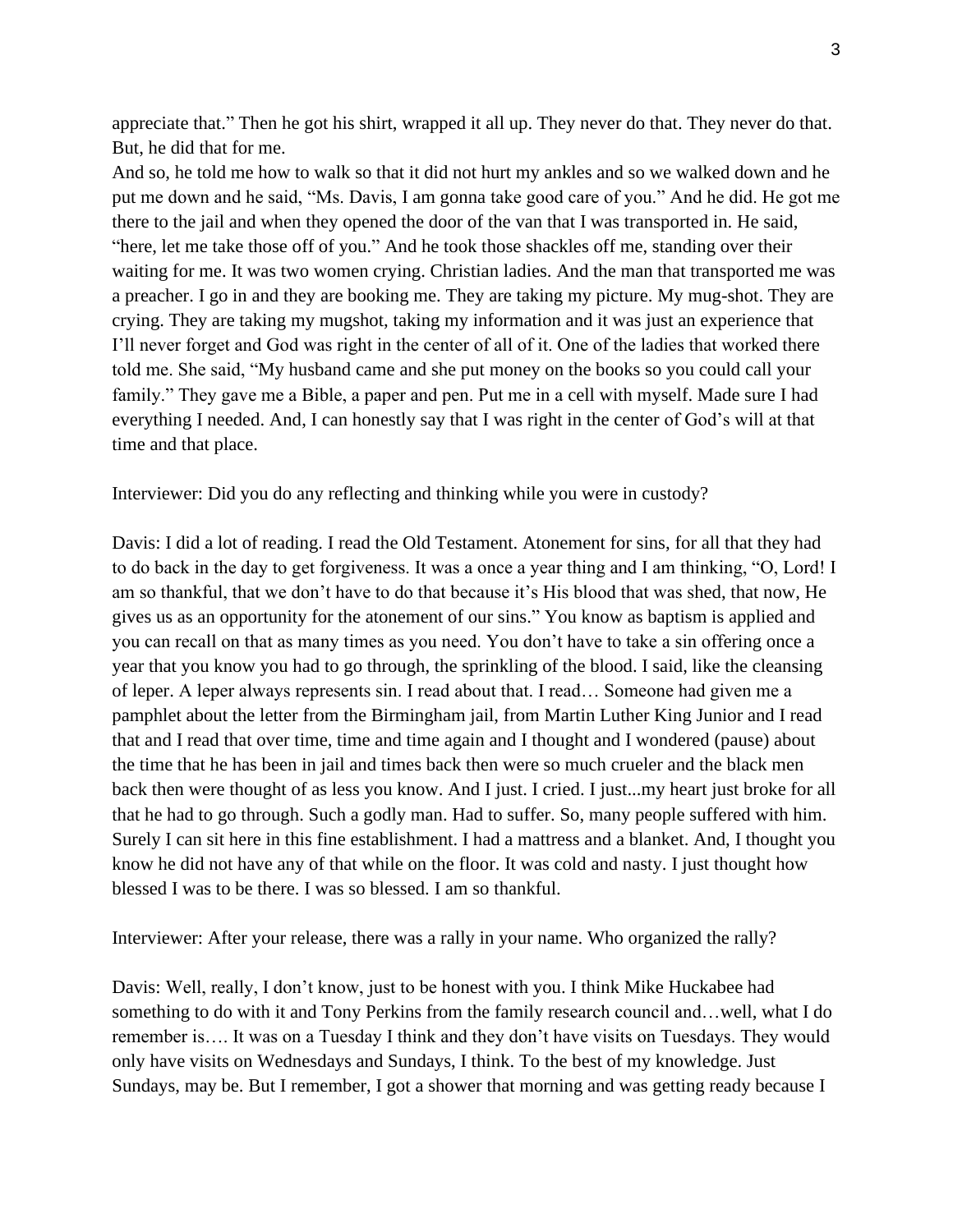was supposed to have a visit. The governor Mike Huckabee was gonna visit me in jail. Why is coming to see me in jail? I had talked to him on the phone, met him because one my lawyers must have given him my numbers. He just wanted to let me know that he and his wife had been praying for me. You don't understand how wonderful it is to know that people. People are praying for you, you know. I mean, I pray for a lot of people. But that they were praying for me that was just a wonderful thing. I wasn't supposed to get out that day. I mean it was just supposed to be a rally in support of. When I was getting ready, they came in and said "Ms. Davis! I have got an order here to release you." And I said, "Woohoo! Thank you, Jesus!" And so, I said, "can I read that?" And it had a condition on that I would not interfere with my deputies. And, I said, "I'll just stay here." Because, I was ready for the long haul. I had ordered everything I needed for the week. I was ready for the long haul. The jailer looked at me and he said, "Ma'am, I can't keep you. I have orders to release you." And, I said well. I said, "thank you, Jesus. I'll get to go home." I got all my clothes. My clothes were in the storage for the 6 days I have been in there. And, boy, they did not smell very pretty. But, I put them on anyway and course, there had been media there the whole time. There was helicopters flying over. They were camped out you know out front. There's a rally going on and I said, "What?" I didn't have a clue. My attorney said "there are some people here that wanna meet you" and I said, "well, who wants to meet me? I am nobody." And I am still a nobody and I must understand what was going on. They said "well, you know Governor Huckabee is here." And I said yeah. I talked to him already couple of days before I went to jail.

Interviewer: And that was the only time you spoke to him?

Davis: Yes. And he said Tony Perkins is here from Family research council and I said "what? Who is Tony Parkins?" He said, "he wants to give you some kind of award. For bravery or courage or something of that sort." I said "why did he want to give me anything?" I said, you know. I was just and then they said that the Benning brothers are here. They wanna meet you. And, then Ted Cruz came in and I thought what in the world is going on? I was just dumbfounded. And, all these people wanted to see me you know. Of course, they may have been using the platform for their own stuff. But, I was still very honored and very humbled that they would even you know come all the way to Kentucky and it was just overwhelming and then we started going out, initially we went out and did a little interview. I didn't say anything. My lawyer was beside me. I had my hair pulled and braided on the side because you have a lot of hair. You have a whole lot to, you can't have a clip or anything. So, I braided it. Just pulled it to the side and then came back in, Governor Huckabee went out and spoke. Me and my husband, we went up. It was like electricity flowing up in there. I don't know how many people was in there because there were a lot of those people everywhere I looked. It was like electricity, I mean. The spirit of God was so prevalent and powerful. I was holding my hand up and just shaking all over. The Holy Ghost was there and just right there. The governor, he had given me the microphone and it was shaking like this. He was trying to take it from me. It was just very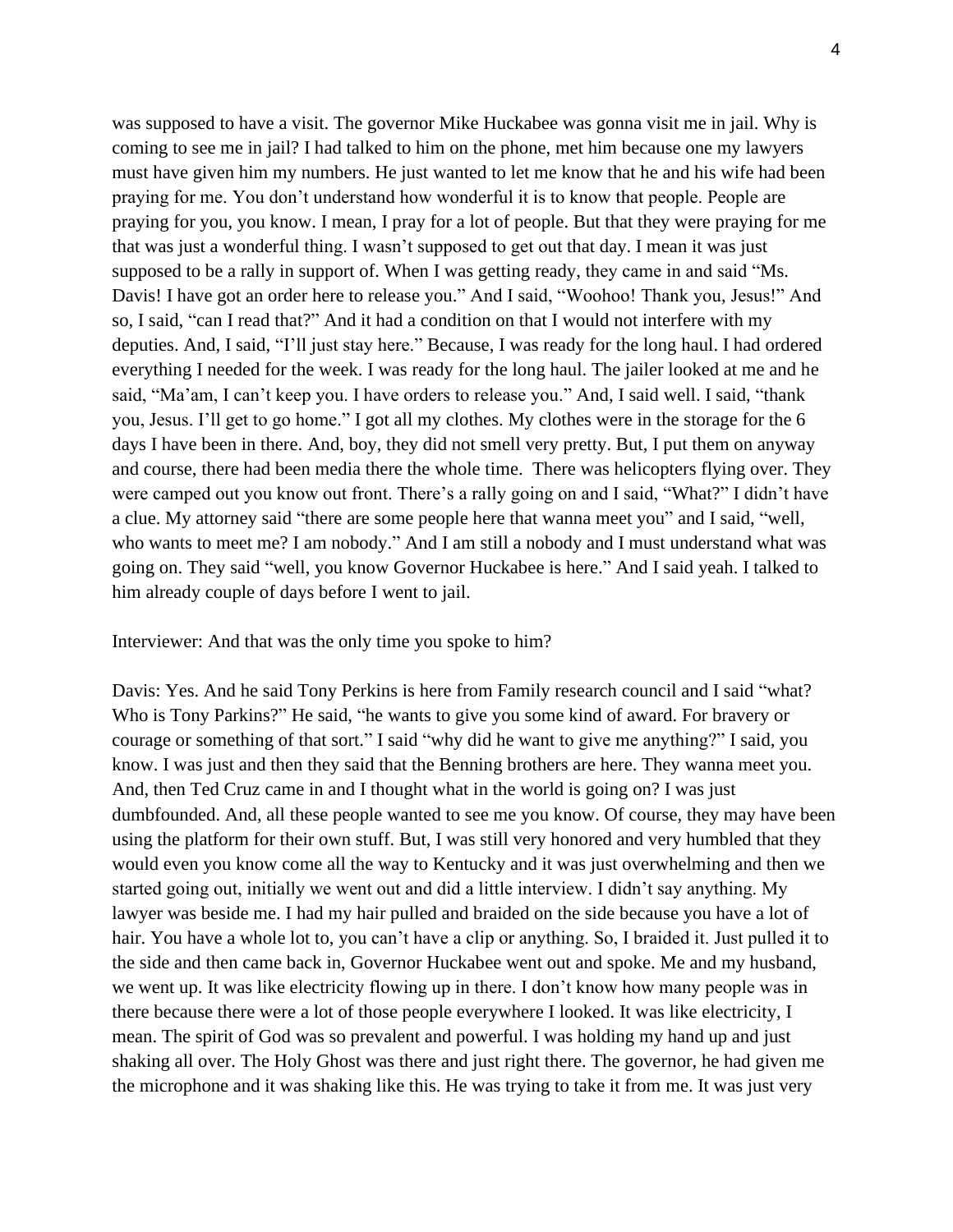overwhelming. It was just the power of God, and His presence, you know. But more than anything, I just want people to get encouraged and that is not if you get put in the same situation, I was but when you get put in the same situation. That you prayed up. That you fasted. That you sought God and that you are in His will and that you're prepared. Because, that was my time but someone else's time is coming. There'll be a time you have to stay in. There'll be a time when you have to be strong. If people can use what I went through as an encouragement, it was worth every day, every hour, every vile word I endured. I mean it was worth everything. Like I said, I would have to count it a joy.

Interviewer: How did it feel to have such a high level of national exposure? I mean. You have talked about this a bit.

Davis: When this all first came out, there was a little boy...not a boy a young man, he came to interview me. I guess my words just kinda came back to bite me. But, I told him. I said "look. I don't mind talking to you. I don't mind being a voice of all this. But, I am not gonna be the face of it." I am a very private person for a lot of reasons. I just couldn't imagine. I was overwhelmed. Like if I fly, I went into Philadelphia. It's huge. People there knew me. Go up to DC. People there knew me. Coming back from DC. People there knew me. There was this policeman with one of those segways. I was waiting for my ride to come. I was standing there. He drove past and he came back and said, "I know you." And I said "You do?" Yeah. He said. "You are that woman. You are that Kim Davis." And he said, "You are Kim Davis, aren't you?" And I said. I said "Yes, Sir, I am." He said, "Man. I wish I had an ounce of your courage." And, you know. He was just a big old, burly police man. Wished for an ounce of my courage. Where does that come from? You know it comes from God. It is nothing in me. Nothing in me. It is all Him.

Interviewer: Beyond the national exposure that you got, I know that you got to experience different things. You got to meet the Pope.

Davis: I did.

Interviewer: And you were invited to the state of the union?

Davis: I was. The pope was all very secretive. It was all very hush hush. I couldn't tell my Mom and my Dad. We were told that if we told anything or said anything to anybody, it would not happen. So, when it all first came about, my lawyer came and said, "I have somebody that wants to meet you. Can you meet after work?" It happened on that Monday after I came to work after being in jail. I said, "Well sure. You want to meet at the office?" He said, "Oh, no. We have to meet somewhere a little private." I said, you know, "I can meet at the city park. There is probably not going much on right now." So, he said, "That would be fine." He gave me a time. So, me and my husband came down. He said, "You cannot say a word of it to anybody about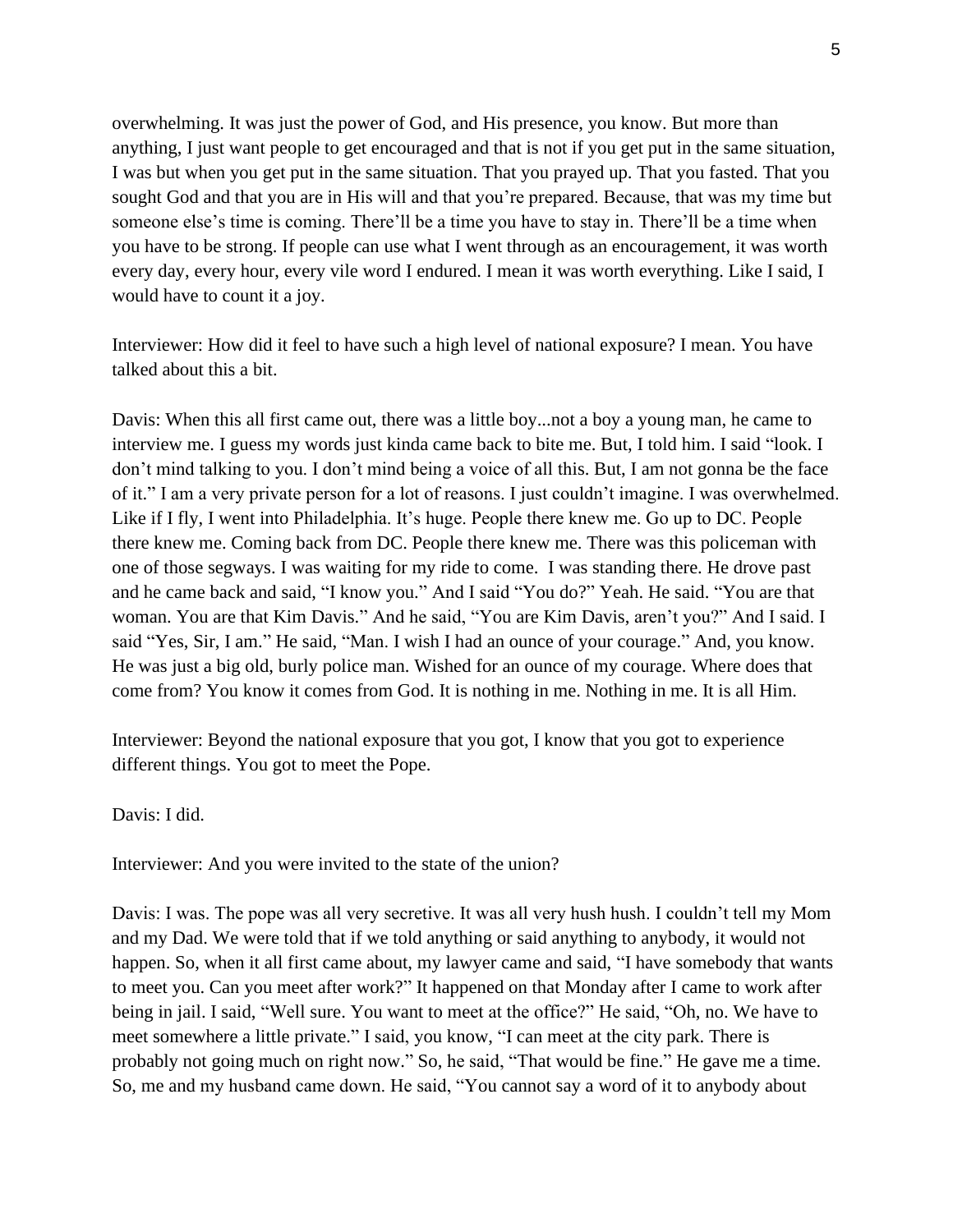anything." I thought what in the world is going on? I didn't know. Who was gonna, what was gonna, had no clue. And so, there are these two gentlemen there. One of them's got a real heavy kinda Italian accent and the other one is a big, burly kind of man. Jovial. Then one comes and says, "Somebody wants to talk to you on the phone." I thought this gets worse. This guy that I don't know is answering his cell phone and there is somebody that wants to talk to me. So, on the other end, there is a man that has a very heavy Italian accent. I am trying to decipher all his words. He speaks good English but you have to listen very carefully. So, he says that and I am listening, the Pope wants to have a meeting with me. And I said, "the Pope? Why does he wanna meet me? I am just a county clerk at Morehead, Kentucky. I am doing my thing." He said he wants to meet you and to encourage you. And he said, "Would you be willing to come to DC and do that?" And, I said, "WELL SURE!" (laughs) So, he was on his trip to the US and his timing was just perfect. It worked out perfect. I flew up to New York to do an interview with Megyn Kelly. I flew straight down to DC. It was the value-voter's summit going on at that time. And so, it worked out perfect. September 24th was the day I met him. It was my Dad's birthday. And I was told by the gentleman who was on the other end of the phone who had my cell-phone number. He said to wear your hair up. He said "If your hair is down, you are very recognizable." He said, "You have to keep this very low-key." So, I said, "I can do that," and he said, "Don't wear red. Don't wear white." So, I thought that was pretty strict instructions. No white. No red. And pull my hair up. So, I wore black skirt and black shirt and gray top on top it and knotted my hair on the top of my head. And he said, "You will be picked up." He said, "Your husband can't come." And I said "Well, okay." And then, he called me back about 5 minutes later and he said, "I rethought that." He said, "Your husband should come with you." I said okay. He said, "You'll be picked up at a certain time, by two men in a black SUV." He said "They would come get you. That would come get you and bring you here."

#### Interviewer: This was in DC?

Davis: This was in DC. Yeah. And, so he said he would bring me to the embassy. To the Vatican embassy, there. I said okay. It could have been. I don't know what I thought. I was very obedient. I did as I was told. So, this SUV pulls up and these guys walk out with their big, black suits and black shades and hairs all slicked back. They come and get me and my husband and put us in the vehicle. They take us down these back-roads and go through back alleys, very secretly. We come to the back of this embassy where the nuns go in. We go to the front where everybody normally comes in and we were brought into the back of the building, worked our way past through the parishioners live and stay and walked into the foyer where the front door was. And then he lets us go down the hallway to the left and there is a coat tree there. He said "Wait here. I need to go and get the key." And so, the Monsignor goes, tries to find a key, can't find a key. Well, he says "We can't go in this way. We would have to go through the other room." So, what there was, if you are looking from the front of the building, there's one single office to the right. And to the left. To the right, there are two offices. You walk through one you get into the other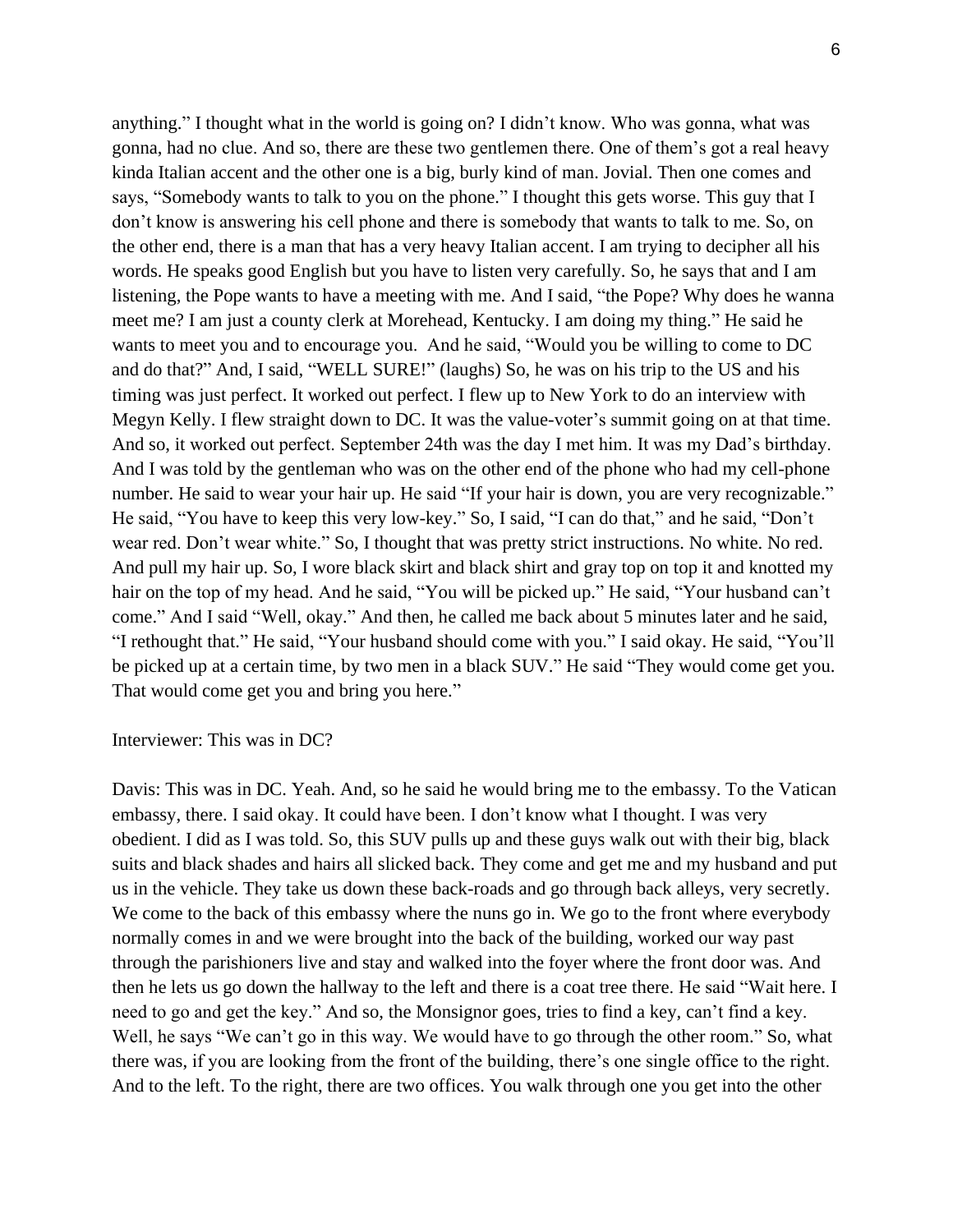which is in the far corner and that's where we were going. And so, when we walked through here he said, "Just be very low key and don't look at anybody." And so, I did. I turned my head and put my head down, and they were all talking you know, having conversations. So, we went to the other room and we sat there. I just remember sitting and looking through it. It had pictures of all the past popes. And, it was very pretty decorated. It had like a mirror. Two couches and two chairs but that was more like a mirror and chairs and tables and stuff. I just remember having conversations with the Monsignor. He was very entertaining, very hospitable. He went and got us some water. My husband and I just sat there and took some pictures of each other, you know. Just for nostalgia. But, we sat there probably for an hour and a half waiting for the pope. And when he finally came in, we could hear the bustle. And he walked in with a big entourage of people and there were cameras and everything. (makes clicking sound) going off everywhere. Before, I had asked the monsignor "What is the proper etiquette to address the Pope?" I said "I am a hugger. I'm probably gonna hug him." But, he said "That would probably be fine." So, I said okay. And so, when he came he held out his hand and I shook it and I hugged him and he hugged me back. While he held his hands like this, I remember grabbing his hands. And he was so soft. You know hands way softer than mine. He said, "I want to thank you for your courage and ask you to pray for me." I said "I will pray for you and I ask you to pray for me" and then he told me to stay strong. And then, he gave me two rosaries--one in a red box and one in a white box. One was black and the rosaries were inside. And I thought to myself and my husband thought the same thing. He said "We'll give those to Mom and Dad." Of course, it was my Dad's birthday. So, what better time, you know. What better timing. Of course. They took pictures, assured us that we'd get pictures, which we never did. They left. He walked out. Got into his car and drove off. And there were shrouds of people out there, I mean. There were lined on both sides. And they were there on the sidewalk. And so, we went out the same way we came in. The monsignor brought us back. And it was kind of cloak and dagger for me because…

### Interviewer: Why was it so secretive?

Davis: Well. I don't know. For a long time the Vatican said, what we had wasn't a private meeting. But what we did have was a private meeting. They did not even truly acknowledge that I had been there but then Inside the Vatican listed me as the top 12 people of the year, I am the cover of their magazine. So, they did a story about me and finally admitted that I did have a private meeting with the Pope. And that the Pope was in support of a conscientious objector like myself and so, it was all good and for me it did not matter that they had denied initially because of what I had been party to, what I had witnessed and had met him. And so, what people say and what people think really does not affect me a whole lot.

But now with the State of the union that was kind of a spur of the moment thing. I was asked if I might wanna go. Well sure. How many times are you gonna have an opportunity to go to the state of the union address. And it was more for a show of support for the marriage, biblical marriage, more so than anything for me...I didn't enjoy the stay at the union address. I thought it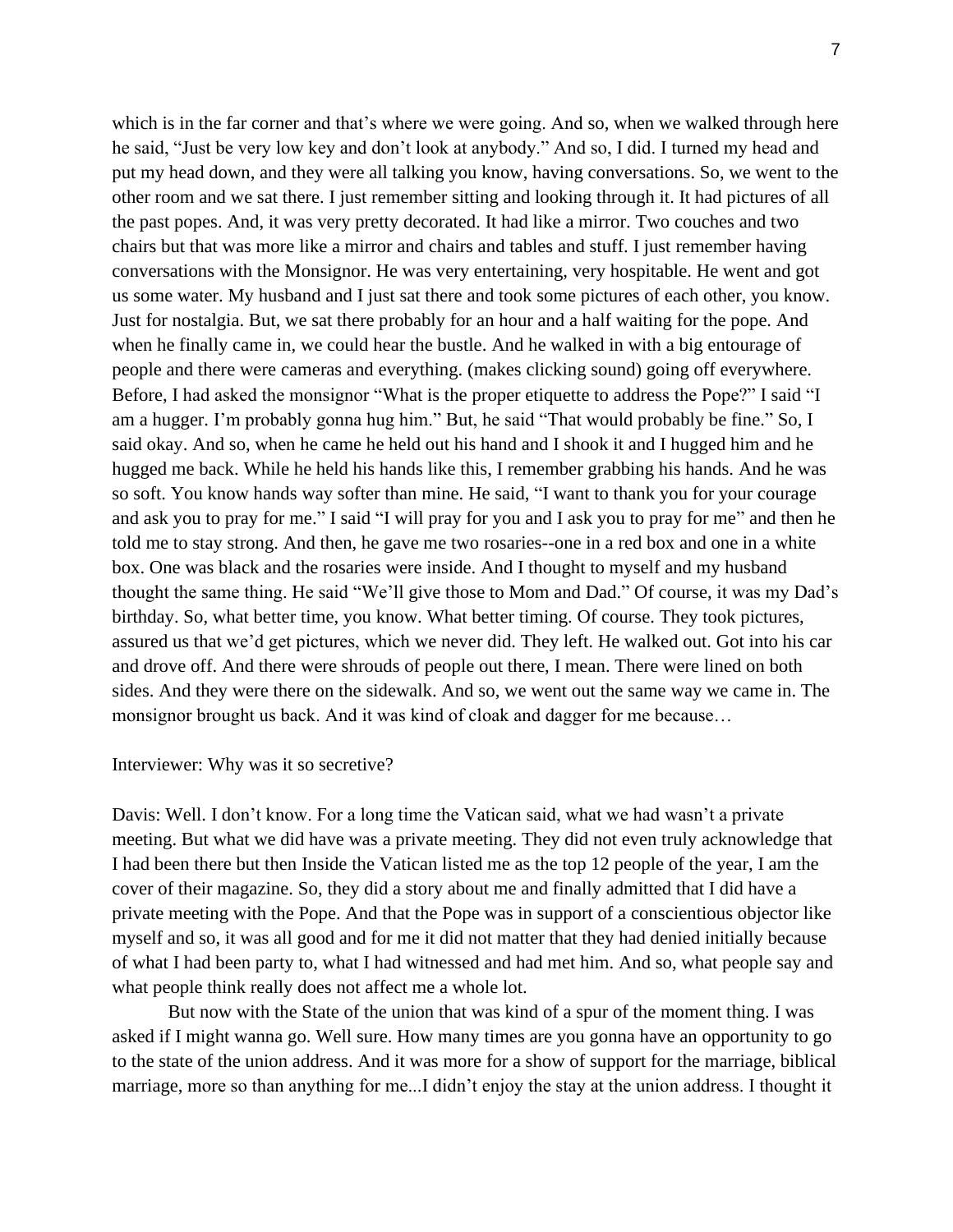was same old. Nothing new. Nothing different. Same old. Same old. So, tell you what. God had actually given me a prayer for when I got close to the President I had a prayer for him, to join my hands and pray for him because it was not gonna happen. But when he walked in I said my prayer for him, both as a president of our nation and as a man, individually. And God did give me that. I just thought it was very not…

Interviewer: Who invited you to the state of the union or are you allowed to tell?

Davis: I am not at liberty to disclose that. But, I was also invited to the state of the family address, to the FRC at the same which coincided together. One was one night and the other one-- -the State of the union was the other one--So it worked out. My timing was just impeccable on that so.

Interviewer: Did you feel you had support locally from officials?

Davis: You know, I stood very much alone in the courthouse. Still stand very much alone. And that's okay. I asked my state representative before I went to jail. I called him and left him a message to call me. That I needed his help. Desperately. And, at the time you know, I was still a democrat and had always supported and voted for and there are you know my civic duty. And I didn't hear anything two weeks past. And, I send him a text and I said no worries. I said sorry to bother you. My mistake. You know sorry for bothering him. I got a phone call right then. He said "Hey. This is Rocky. What can I do for ya? Sorry, I missed your call. I was on vacation." I said "No worries." I said "I was calling to see, I know you are pretty close with the governor." I said "I had words from a lot of representatives. They would forego their fees if you get a special session call to take care of this." I said "Because I am probably gonna go to jail." Well, he said, "What do you want me to do?" I said "I want you to talk to the governor and see if there are any special session you could get him to do. It is an executive order to give those clerks of us, those who have religious objection. Unless, I change the objection to the issue on same-sex marriage license." "Well, I'll get on my legal and get back to you." Didn't hear another single word. So, I knew at that time that, of course I went on and went ahead to jail. Got out and got out of jail I changed my party-affiliation. I had been a lifelong democrat, born and raised a democrat, thought I would die a democrat and the democrat party, I did not leave it. They left me. They are so far beyond from what originally was intended. They've taken God out of their platform. They are pro-abortion, pro-gay marriage. I don't want to stand with any of that. (pause) I can tell you one thing. My county judge came down here. He said, he was a Christian. I am not calling his religion into question or any of that. I asked him. I said Doc. I need you to stand with me. When we stand unified we stand strong. When there is unity, there is power in unity. There is strength in unity and I said, when we stand unified, then you know this would go a lot better for us. I said because it's gonna get bad. And he said, I can't do that. I am not strong enough. I know him. I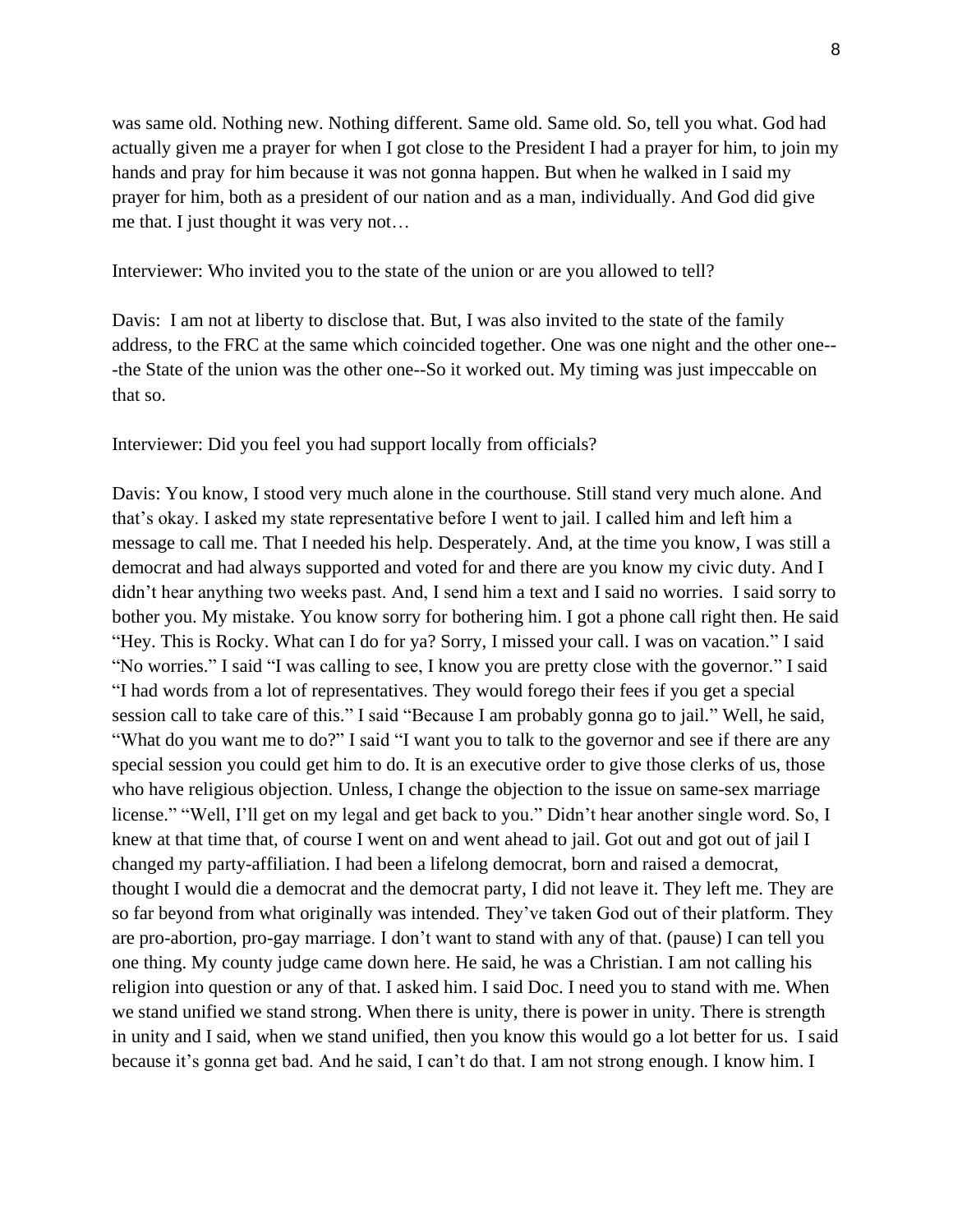said but I'll be praying for you. That God will stir your heart and so that you will have to decide one way or the other which way you wanna go.

Interviewer: Did you have any support from any other officials?

Davis: Some pastors came in, but they were not officials. The mayor never called me. Nobody that I can recall. No, I was by myself. You know there is the black sheep of the family. I am the black sheep of the county government. (laughs)

Interviewer: Was the media attention that you received appropriately, then?

Davis: They probably think it was. I am somewhat against them. They are very biased and not very fair and jaded when it comes to presenting both sides of a story equitably and fairly and unbiased. So, the media wasn't my friend. The never have been. They probably never will be. But that's okay.

Interviewer: How has Rowan County changed because of these events?

Davis: Well. I had people stopping here from all over the country. All over the world to stop in and see me. To thank me. To shake my hand. To give me a card of encouragement. People who didn't even know where Morehead, Kentucky was on the map now they know where it's at. I had one interview. It was not really an interview but it was some questionnaire like of a thing, from somebody from New York. It said that what happened here, was it good or bad from your perspective? I said well from my perspective it was good, but if you ask the other side, from their perspective, it was bad. You know, I had people that are on city council on the forum that were asked how it had affected the city. One of them, a young man, Josh, you know stood up and said that he supported me. That I had the right to do what I did. He supported me and he believes the same way. But all the rest of them pretty much threw me under the bus. One in particular was a business owner who I recommended these people go down and give him patronage to and said they thought it hurt their community. It hurt their city. It has a black eye, a rogue person like myself. She said what do you think about that. I said you have to see how you perceive it. Perception is in the eye of the person who perceives it. So, it was a good thing. People who did not know where Morehead, Kentucky was now, know. They now at least what one person stands for. If nothing else. I have been blessed to have people from all over the United States to come and visit me. I said I had received mail from every state. I have encouragement from all over the world. Austria, Australia, New Zealand, everywhere, Czechoslovakia. People came up from the Philippines to see me. From South America to see me. People would never have visited here. They came here, passed through this way. There was no way to come and visit. So, to say that it was negative. If you listen to the media probably was very negative. But if you look through my eyes it would be a very positive thing.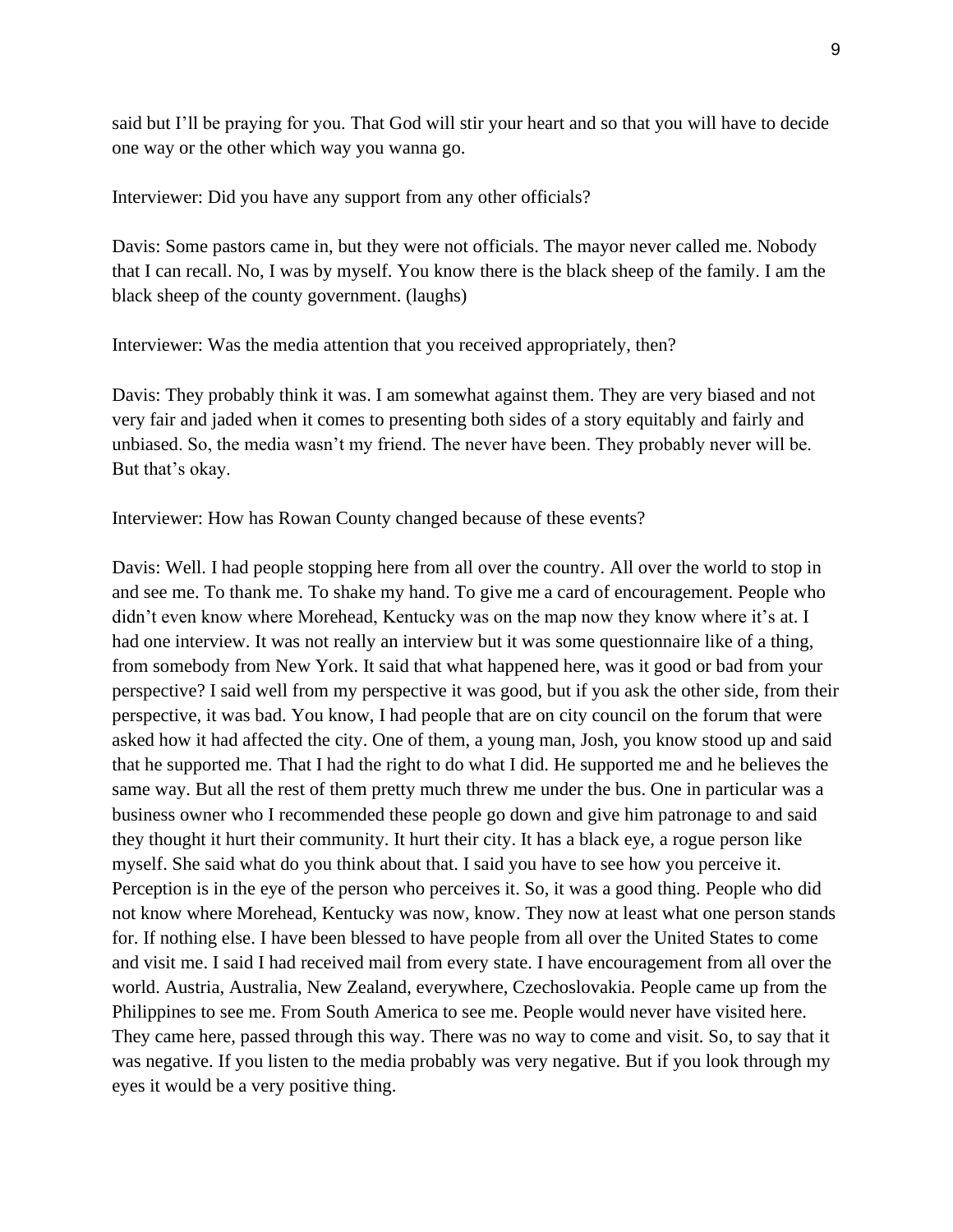Interviewer: Do you think that the community here has grown closer together after this event or farther apart?

Davis: That again is the perception of you know, if you are an LGBTQ supporter you are probably further away from someone like me who is someone who believes in Christian values and lives on Biblical tenets, all their lives. I will tell you this. Even the people who sued me. I always greet them with a smile. I am cordial to them. I am kind. The people that protested me are right on the… I am very cordial to them… And, I am kind. I mean that from the very core of my being. It's not a put on, you know I love them. And so, for me you know, I love everybody and I hope that one day the people who…. This is the adage I have come to realize: People who scream "tolerance, tolerance" are the least intolerant of all when you differ from their views. People that scream "love, love, love wins" spew the most hate, vile and venom that I have experienced in my life. I hope that one day they know the love of God and that God took every sin to the cross with Him. He didn't leave homosexuality down the ground for them to wallow in it. He nailed it to the cross with Him. And, I wanted them to know that.

Interviewer: Do you believe this debate is over?

Davis: Oh, no! Oh, no! Listen when I said this was a Pandora's box let me tell you what I was talking about. The Obergefell decision is a Pandora's box because it opens up a whole new plethora of situations we are gonna be dealing with. I have been sued by a man who wants to marry his laptop computer. I have been sued by a woman who wants to marry a bird. Very soon, there will be and you mark my word unless something changes, unless God intervenes there are gonna be people who wanna marry multiples. A man might wanna marry three women. Three women, two men might come in. All get married. A man with Bessie the cow and Johnny the Goat or whatever. It's coming. And those two law suits with the laptop and the bird would show up because these people wanna marry. This object, this laptop and this bird. It's not over.

Interviewer: What ongoing work would you be doing for religious freedom, or you know to promote this issue?

Davis: Well. I have ;ols of request for me to speak and give my testimony to you know. Tell what I think, or how I feel. About marriage and this whole situation. I think God has given me a voice you know. A lot of things people have just said. Why don't you quit? Why don't you just retire? Why don't you just leave your job and go on? You don't need this job. To them I say, that God put me here for a reason. If I quit I lose my voice. I would never lose my voice for God. I wanna proclaim to the tops of my lungs so that everybody knows. God has given me this voice and I would use it for His glory.